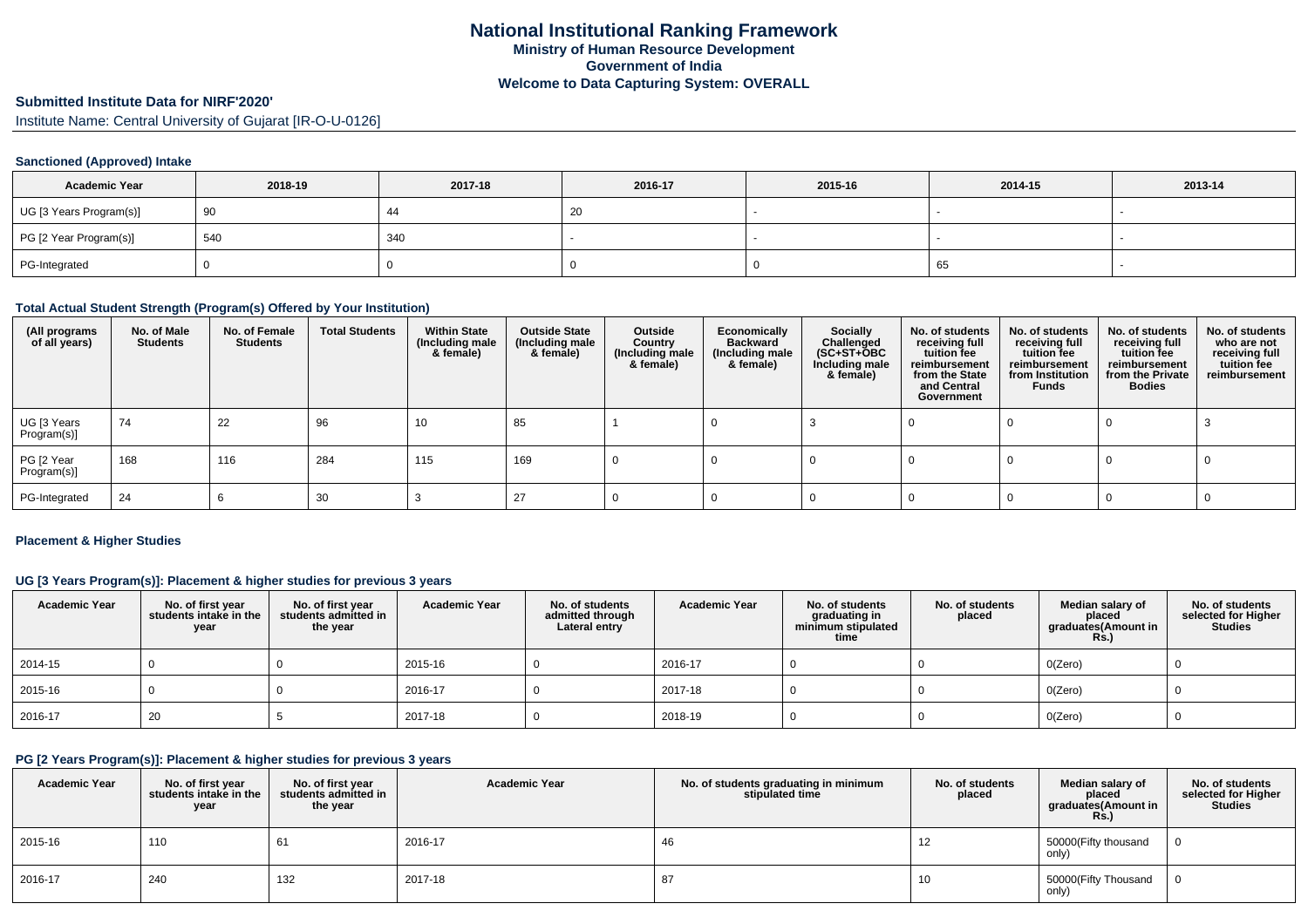| $ 2017-18$<br>340 |  | : 353 | 2018-19 |  |  | 0(Zerc |  |
|-------------------|--|-------|---------|--|--|--------|--|
|-------------------|--|-------|---------|--|--|--------|--|

## **PG-Integrated [5 Years Program(s)]: Placement & higher studies for previous 3 years**

| <b>Academic Year</b> | No. of first year<br>students intake in the<br>year | No. of first year<br>students admitted in<br>the year | <b>Academic Year</b> | No. of students graduating in minimum<br>stipulated time | No. of students<br>placed | Median salary of<br>placed<br>graduates(Amount in<br><b>Rs.</b> ) | No. of students<br>selected for Higher<br><b>Studies</b> |
|----------------------|-----------------------------------------------------|-------------------------------------------------------|----------------------|----------------------------------------------------------|---------------------------|-------------------------------------------------------------------|----------------------------------------------------------|
| 2012-13              | 80                                                  | 31                                                    | 2016-17              | 28                                                       | 12                        | 50000(Fifty thousand<br>only)                                     |                                                          |
| 2013-14              | 80                                                  | 47                                                    | 2017-18              | 14                                                       |                           | 50000(Fifty thousand<br>only)                                     | $\mathbf 0$                                              |
| 2014-15              | 65                                                  | 60                                                    | 2018-19              | 20                                                       |                           | 50000(fifty thousand<br>only)                                     |                                                          |

#### **Ph.D Student Details**

| Ph.D (Student pursuing doctoral program till 2017-18; Students admitted in the academic year 2018-19 should not be entered here.) |                                                            |         |         |  |  |  |
|-----------------------------------------------------------------------------------------------------------------------------------|------------------------------------------------------------|---------|---------|--|--|--|
|                                                                                                                                   | <b>Total Students</b>                                      |         |         |  |  |  |
| Full Time                                                                                                                         | 469                                                        |         |         |  |  |  |
| Part Time                                                                                                                         |                                                            |         |         |  |  |  |
|                                                                                                                                   | No. of Ph.D students graduated (including Integrated Ph.D) |         |         |  |  |  |
|                                                                                                                                   | 2018-19                                                    | 2017-18 | 2016-17 |  |  |  |
| Full Time                                                                                                                         | 22<br>38<br>46                                             |         |         |  |  |  |
| Part Time                                                                                                                         |                                                            |         |         |  |  |  |

## **Financial Resources: Utilised Amount for the Capital expenditure for previous 3 years**

| <b>Academic Year</b>                                                                            | 2018-19                                                                                          | 2017-18                                                                                              | 2016-17                                                                                |
|-------------------------------------------------------------------------------------------------|--------------------------------------------------------------------------------------------------|------------------------------------------------------------------------------------------------------|----------------------------------------------------------------------------------------|
|                                                                                                 | <b>Utilised Amount</b>                                                                           | <b>Utilised Amount</b>                                                                               | <b>Utilised Amount</b>                                                                 |
|                                                                                                 |                                                                                                  | Annual Capital Expenditure on Academic Activities and Resources (excluding expenditure on buildings) |                                                                                        |
| Library                                                                                         | 5261830 (Fifty two lakhs sixty one thousand eight hundred<br>thirty)                             | 14805143 (One crore forty eight lakhs five thousand one<br>hundred forty threeg)                     | 4625291 (Forty six lakhs twenty five thousand two hundred<br>ninety one)               |
| New Equipment for Laboratories                                                                  | 3596882 (Thirty five lakhs ninety six thousand eight hundred<br>eighty two)                      | 1362105 (Thirteen lakhs sixty two thousand one hundred five)                                         | 3164422 (Thirty one lakhs sixty four thousand four hundred<br>twenty two)              |
| <b>Engineering Workshops</b>                                                                    | 0 (zero)                                                                                         | 0 (zero)                                                                                             | 0 (zero)                                                                               |
| Other expenditure on creation of Capital Assets (excluding<br>expenditure on Land and Building) | 183575367 (Eighteen crores thirty five lakhs seventy five<br>thousand three hundred sixty seven) | 13928233 (One crore thirty nine lakhs twenty eight thousand<br>two hundred thirty three)             | 44759286 (Four crores forty seven lakhs fifty nine thousand<br>two hundred eighty six) |

## **Financial Resources: Utilised Amount for the Operational expenditure for previous 3 years**

| <b>Academic Year</b>                  | 2018-19                | 2017-18                | 2016-17                |  |  |  |
|---------------------------------------|------------------------|------------------------|------------------------|--|--|--|
|                                       | <b>Utilised Amount</b> | <b>Utilised Amount</b> | <b>Utilised Amount</b> |  |  |  |
| <b>Annual Operational Expenditure</b> |                        |                        |                        |  |  |  |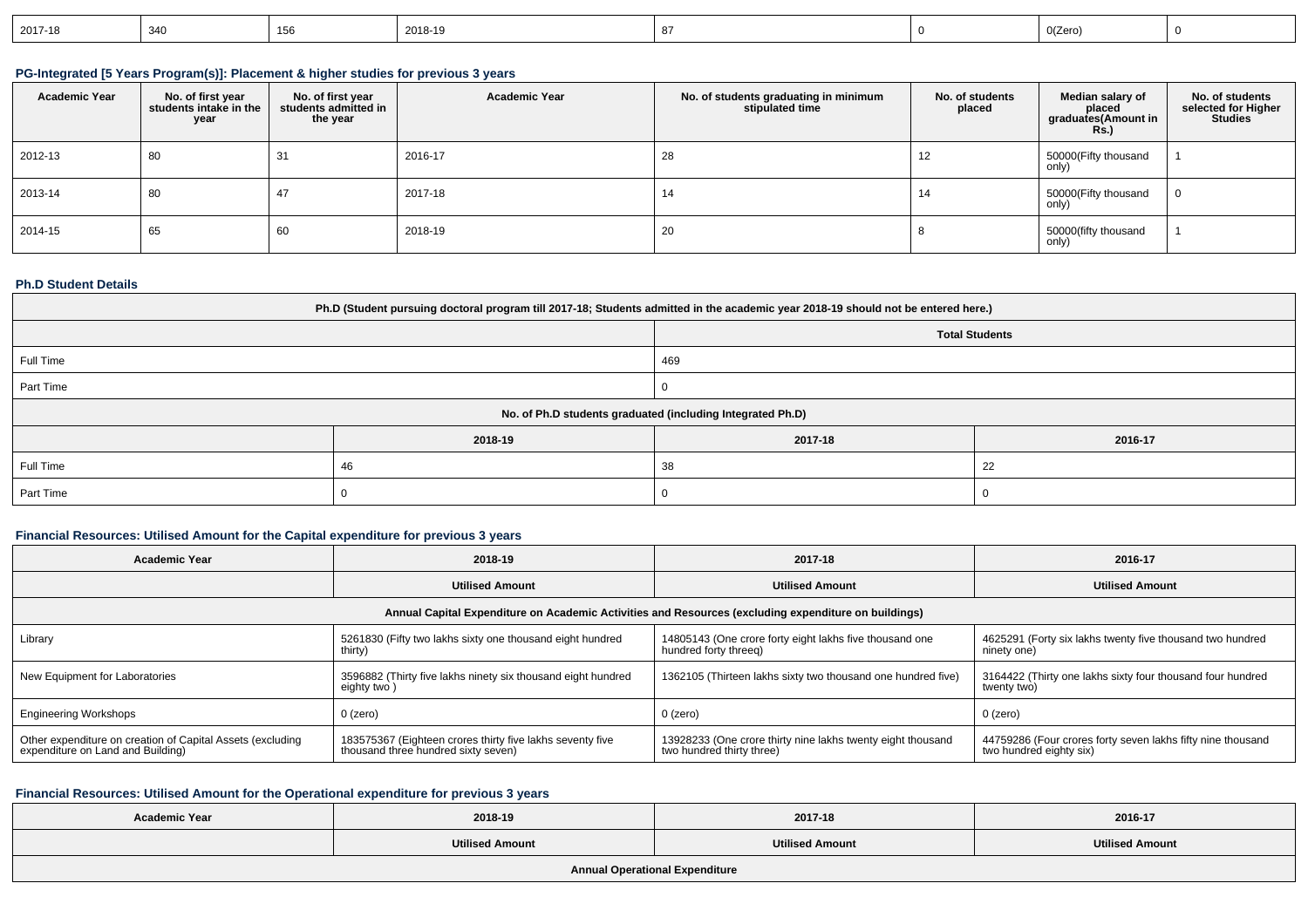| Salaries (Teaching and Non Teaching staff)                                                                                                                                                      | 178937348 (Seventeen Crores eighty nine lakhs thirty seven<br>thousand three hundred forty eight) | 141494735 (Fourteen Crores fourteen lakhs ninety four<br>thousand seven hundred thirty five) | 114619096 (Eleven Crores forty six lakhs nineteen thousand<br>ninety six)      |
|-------------------------------------------------------------------------------------------------------------------------------------------------------------------------------------------------|---------------------------------------------------------------------------------------------------|----------------------------------------------------------------------------------------------|--------------------------------------------------------------------------------|
| Maintenance of Academic Infrastructure or consumables and<br>other running expenditures (excluding maintenance of hostels<br>and allied services, rent of the building, depreciation cost, etc) | 158479718 (Fifteen Crores eighty four lakhs seventy nine<br>thousand seven hundred eighteen)      | 115755002 (Eleven Crores fifty seven lakhs fify five thousand<br>two)                        | 90211383 (Nine Crores two lakhs eleven thousand three<br>hundred eighty three) |
| Seminars/Conferences/Workshops                                                                                                                                                                  | 3586213 (Thirty five lakhs eighty six thousand two hundred<br>thirteen)                           | 4363082 (Forty three lakhs sixty three thousand eighty two)                                  | 3286117 (Thirty two lakhs eighty six thousand one hundred<br>seventeen)        |

### **IPR**

| Calendar year            | 2018 | 2017 | 2016 |
|--------------------------|------|------|------|
| No. of Patents Published |      |      |      |
| No. of Patents Granted   |      |      |      |

## **Sponsored Research Details**

| <b>Financial Year</b>                    | 2018-19                                                                    | 2017-18                                                                   | 2016-17                                                                      |
|------------------------------------------|----------------------------------------------------------------------------|---------------------------------------------------------------------------|------------------------------------------------------------------------------|
| Total no. of Sponsored Projects          | 55                                                                         | 40                                                                        | -33                                                                          |
| Total no. of Funding Agencies            | 24                                                                         |                                                                           |                                                                              |
| Total Amount Received (Amount in Rupees) | 36453213                                                                   | 16147817                                                                  | 13329391                                                                     |
| Amount Received in Words                 | Three crores Sixty four lakhs fifty three thousand two hundred<br>thirteen | One Crore Sixty one lakhs forty seven thousand eight hundred<br>seventeen | One crore thirty three lakhs twenty nine thousand three<br>hundred seventeen |

## **Consultancy Project Details**

| <b>Financial Year</b>                    | 2018-19 | 2017-18 | 2016-17 |  |  |
|------------------------------------------|---------|---------|---------|--|--|
| Total no. of Consultancy Projects        |         |         |         |  |  |
| Total no. of Client Organizations        |         |         |         |  |  |
| Total Amount Received (Amount in Rupees) |         |         |         |  |  |
| Amount Received in Words                 | Zero    | Zero    | Zero    |  |  |

## **Executive Development Program/Management Development Programs**

| <b>Financial Year</b>                                                             | 2018-19 | 2017-18 | 2016-17 |  |  |
|-----------------------------------------------------------------------------------|---------|---------|---------|--|--|
| Total no. of Executive Development Programs/ Management<br>Development Programs   |         |         |         |  |  |
| Total no. of Participants                                                         |         |         |         |  |  |
| Total Annual Earnings (Amount in Rupees)(Excluding Lodging<br>& Boarding Charges) |         |         |         |  |  |
| <b>Total Annual Earnings in Words</b>                                             | Zero    | Zero    | Zero    |  |  |

## **PCS Facilities: Facilities of physically challenged students**

| r institution buildings have Lifts/Ramps?<br>Do vour | - - -<br>of the buildinas ،<br><sup>∕</sup> than 80% ٹ<br>Yes.<br><br>. 101 e |
|------------------------------------------------------|-------------------------------------------------------------------------------|
|------------------------------------------------------|-------------------------------------------------------------------------------|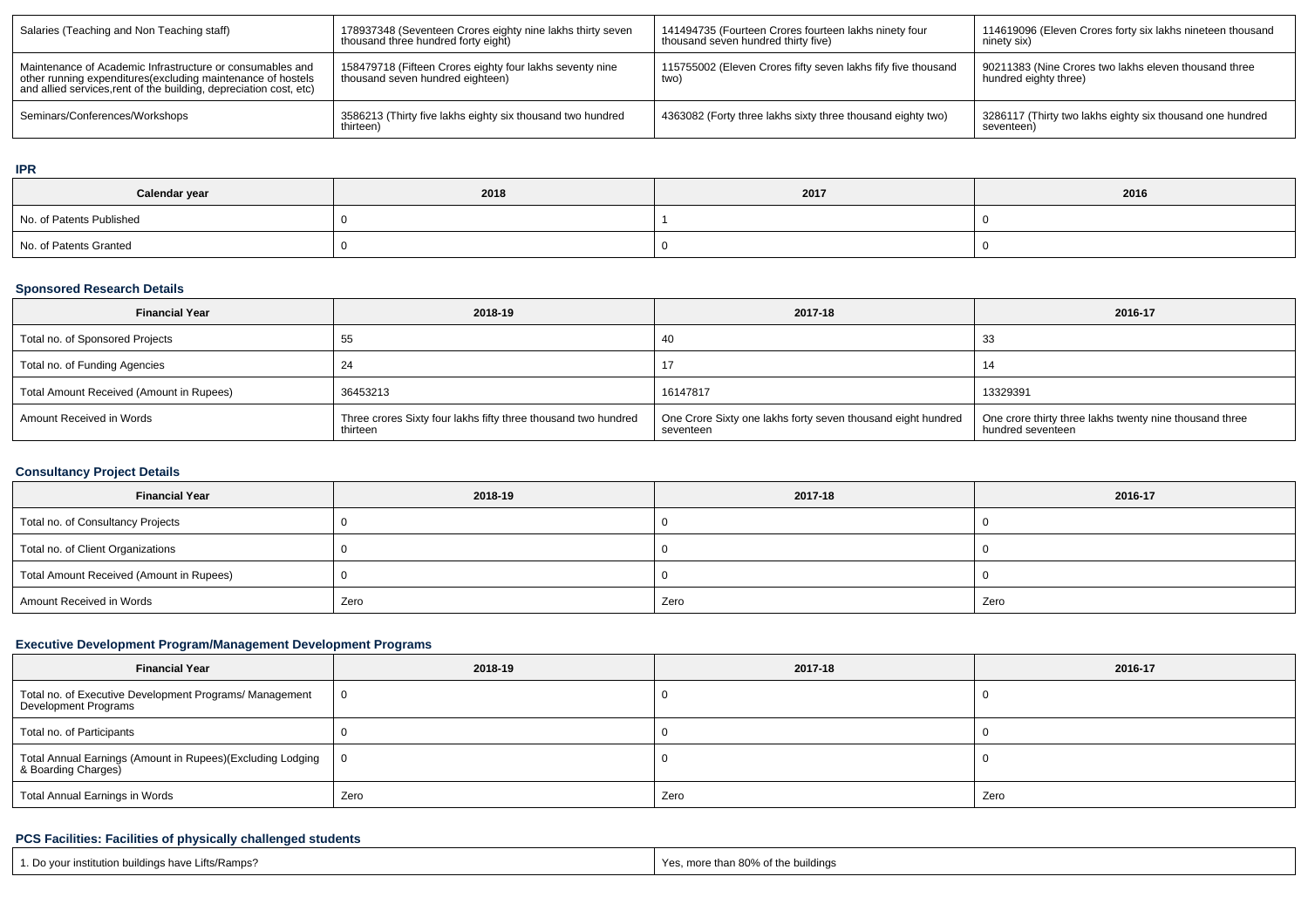| 2. Do your institution have provision for walking aids, includingwheelchairs and transportation from one building to another for<br>handicapped students? | Yes                                 |  |  |  |
|-----------------------------------------------------------------------------------------------------------------------------------------------------------|-------------------------------------|--|--|--|
| 3. Do your institution buildings have specially designed toilets for handicapped students?                                                                | Yes, more than 40% of the buildings |  |  |  |

#### **Awards Details**

|                                                                                                              | 1. How many faculty member of your institution have received highly reputed national/international awards/recognition from central<br>government agencies in the previous academic year 2018-19 |                   |                                                                                                                |                                       |                                          |                            |                            |                               |                              |  |  |
|--------------------------------------------------------------------------------------------------------------|-------------------------------------------------------------------------------------------------------------------------------------------------------------------------------------------------|-------------------|----------------------------------------------------------------------------------------------------------------|---------------------------------------|------------------------------------------|----------------------------|----------------------------|-------------------------------|------------------------------|--|--|
| Srno                                                                                                         | Name of the Faculty                                                                                                                                                                             | Name of the Award | Name of the Central<br>government<br>agency/international<br>agencies from where<br>award has been<br>received | Address of the<br>Agency giving award | <b>Contact Email ID of</b><br>the Agency | Year of receiving<br>award | Email ID of the<br>faculty | Contact no. of the<br>faculty | ls it<br>Fellowship?(Yes/No) |  |  |
|                                                                                                              | Prof Alok Kumar Gupta                                                                                                                                                                           | Gaurav Purskar    | Hindi Sahitya Academy                                                                                          | Gujarat, Gandhinagar                  | gsagandhinagar@gmai<br>l.com             | 2018                       | alok.kumar@cuq.ac.in       | 9824488950                    | No                           |  |  |
| 2. How many students of your institution have won international awards in the previous academic year 2018-19 |                                                                                                                                                                                                 |                   |                                                                                                                |                                       |                                          |                            |                            |                               |                              |  |  |

## **Accreditation**

#### **NBA Accreditation**

| <b>NO</b><br>d NBA Accreditation?<br>ınstıtute<br>i valio<br>liave a |  |
|----------------------------------------------------------------------|--|
|----------------------------------------------------------------------|--|

### **NAAC Accreditation**

| 1. Does your institute have a valid NAAC Accreditation? | <b>YES</b> |             |  |  |  |  |
|---------------------------------------------------------|------------|-------------|--|--|--|--|
| Valid from                                              | Valid upto | <b>CGPA</b> |  |  |  |  |
| 05-11-2016                                              | 04-11-2021 | 2.76        |  |  |  |  |

#### **ICAR Accreditation**

| 1. Does your institute have a valid ICAR Accreditation? | <b>NC</b> |
|---------------------------------------------------------|-----------|
|---------------------------------------------------------|-----------|

# **Village Adoption**

| Have your institute adopted any village under Unnat Bharat Scheme? | <b>YES</b> |
|--------------------------------------------------------------------|------------|
|                                                                    |            |

## **Faculty Details**

| Srno | Name                       | Age | Designation            | Gender | Qualification | <b>Experience (In</b><br>Months) | <b>Is Associated</b><br><b>Last Year</b> | Currently<br>working with<br>institution? | <b>Joining Date</b> | <b>Leaving Date</b> | <b>Association type</b> |
|------|----------------------------|-----|------------------------|--------|---------------|----------------------------------|------------------------------------------|-------------------------------------------|---------------------|---------------------|-------------------------|
|      | Dr Vinai Kumar<br>Donthula | 49  | Assistant<br>Professor | Male   | Ph.D          | 85                               | Yes                                      | Yes                                       | 21-08-2012          | $\sim$              | Regular                 |
| 2    | Dr Prakash<br>Chandra Jha  | 48  | Associate<br>Professor | Male   | Ph.D          | 85                               | Yes                                      | Yes                                       | 09-01-2017          | $\sim$              | Regular                 |
|      | Prof Atanu<br>Bhattacharya | 46  | Professor              | Male   | Ph.D          | 85                               | Yes                                      | Yes                                       | 16-08-2012          | $\sim$              | Regular                 |
|      | Shri Prabhat<br>Kumar      | 34  | Assistant<br>Professor | Male   | <b>NET</b>    | 85                               | Yes                                      | Yes                                       | 21-08-2012          | $\sim$              | Regular                 |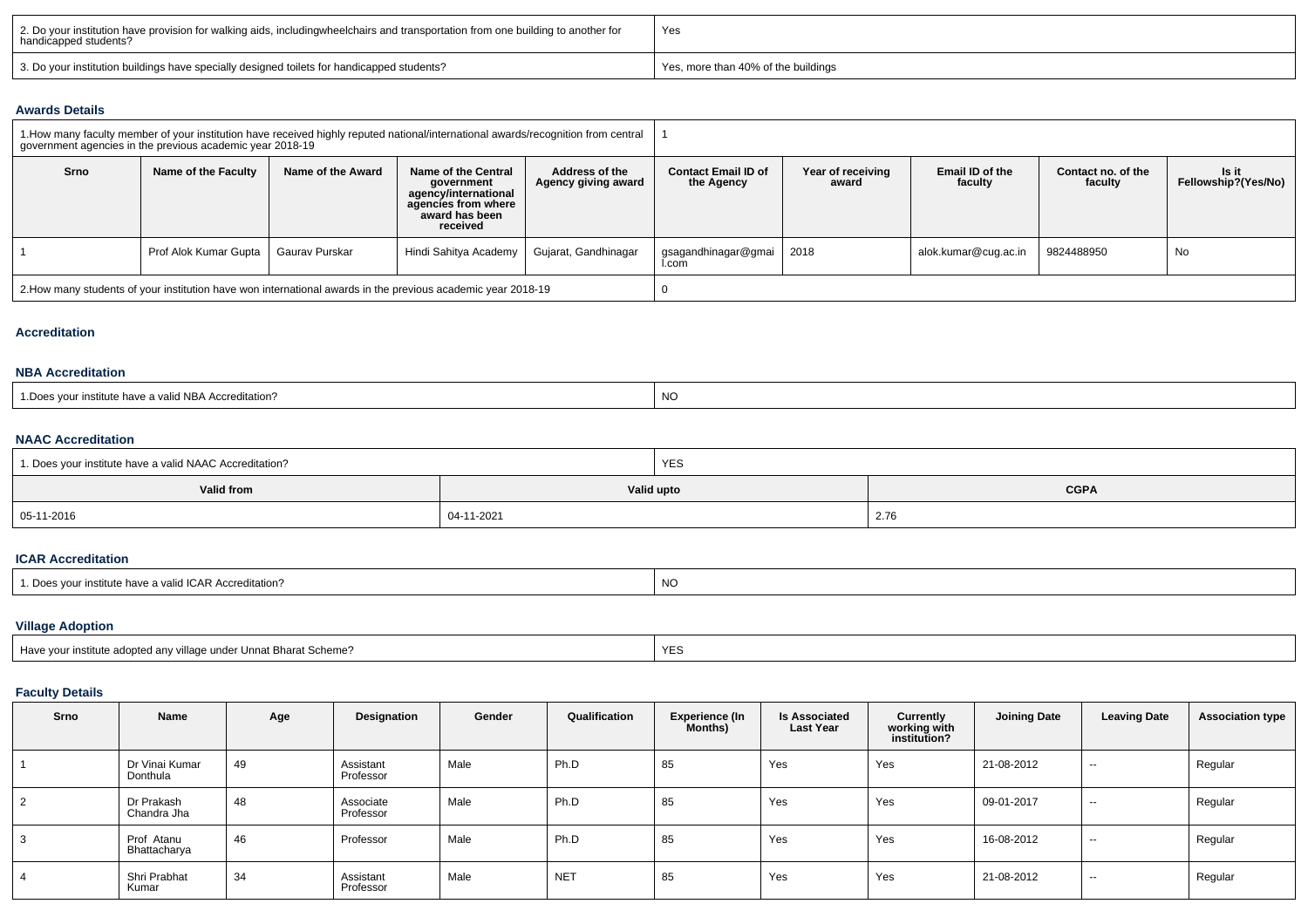| $\,$ 5 $\,$    | Prof Man Singh                      | 59 | Professor              | Male   | Ph.D    | 85 | Yes | Yes | 27-08-2012 | $\overline{\phantom{a}}$ | Regular |
|----------------|-------------------------------------|----|------------------------|--------|---------|----|-----|-----|------------|--------------------------|---------|
| 6              | Prof Sanjay<br>Kumar Jha            | 50 | Professor              | Male   | Ph.D    | 85 | Yes | Yes | 28-08-2012 | $\overline{\phantom{a}}$ | Regular |
| $\overline{7}$ | Prof Sanjeev<br>Kumar Dubey         | 45 | Professor              | Male   | Ph.D    | 85 | Yes | Yes | 30-08-2012 | $\overline{\phantom{a}}$ | Regular |
| 8              | Dr Anushka<br>Gokhale               | 38 | Assistant<br>Professor | Female | Ph.D    | 85 | Yes | Yes | 30-08-2012 | $\overline{\phantom{a}}$ | Regular |
| 9              | Prof Balaji<br>Ranganathan          | 52 | Professor              | Male   | Ph.D    | 84 | Yes | Yes | 04-09-2012 | $\overline{\phantom{a}}$ | Regular |
| 10             | Dr L Raju<br>Chowhan                | 33 | Assistant<br>Professor | Male   | Ph.D    | 84 | Yes | Yes | 05-09-2012 | $\overline{\phantom{a}}$ | Regular |
| 11             | Dr Jaya Prakash<br>Pradhan          | 44 | Associate<br>Professor | Male   | Ph.D    | 84 | Yes | Yes | 06-09-2012 | $\overline{\phantom{a}}$ | Regular |
| 12             | Shri Roshan Lal<br>Jahel            | 37 | Assistant<br>Professor | Male   | M. Phil | 84 | Yes | Yes | 10-09-2012 | $\ddotsc$                | Regular |
| 13             | Dr Saurabh<br>Sharma                | 44 | Assistant<br>Professor | Male   | Ph.D    | 82 | Yes | Yes | 01-11-2012 | $\overline{\phantom{a}}$ | Regular |
| 14             | Dr Kishore Jose                     | 43 | Assistant<br>Professor | Male   | Ph.D    | 82 | Yes | Yes | 01-11-2012 | --                       | Regular |
| 15             | Dr Mohandas<br>Singh<br>Nongmaithem | 40 | Assistant<br>Professor | Male   | Ph.D    | 82 | Yes | Yes | 01-11-2012 | --                       | Regular |
| 16             | Dr Parvathi<br>Krishnaswamy<br>Iyer | 49 | Assistant<br>Professor | Female | Ph.D    | 82 | Yes | Yes | 07-11-2012 | $\overline{\phantom{a}}$ | Regular |
| 17             | Dr Shiju Sam<br>Varughese           | 42 | Assistant<br>Professor | Male   | Ph.D    | 82 | Yes | Yes | 07-11-2012 | $\overline{\phantom{a}}$ | Regular |
| 18             | Dr Kunal Sinha                      | 39 | Assistant<br>Professor | Male   | Ph.D    | 82 | Yes | Yes | 07-11-2012 | $\overline{\phantom{a}}$ | Regular |
| 19             | Dr Sony<br>Kunjappan                | 41 | Assistant<br>Professor | Male   | Ph.D    | 82 | Yes | Yes | 09-11-2012 | $\overline{\phantom{a}}$ | Regular |
| 20             | Dr Manasi Singh                     | 36 | Assistant<br>Professor | Female | Ph.D    | 82 | Yes | Yes | 19-11-2012 | $\overline{\phantom{a}}$ | Regular |
| 21             | Dr Sarala Dasari                    | 43 | Assistant<br>Professor | Female | Ph.D    | 82 | Yes | Yes | 21-11-2012 | $\overline{\phantom{a}}$ | Regular |
| 22             | Dr Hemant Kumar                     | 37 | Assistant<br>Professor | Male   | Ph.D    | 82 | Yes | Yes | 23-11-2012 | $\overline{\phantom{a}}$ | Regular |
| 23             | Dr Dhananjay<br>Kumar Rai           | 40 | Assistant<br>Professor | Male   | Ph.D    | 82 | Yes | Yes | 27-11-2012 |                          | Regular |
| 24             | Prof Alok Kumar<br>Gupta            | 63 | Professor              | Male   | Ph.D    | 81 | Yes | Yes | 04-12-2012 | $\overline{\phantom{a}}$ | Regular |
| 25             | Dr Jagannatham<br>Begari            | 40 | Assistant<br>Professor | Male   | Ph.D    | 81 | Yes | Yes | 04-12-2012 | $\overline{\phantom{a}}$ | Regular |
| 26             | Dr Jayashree<br>Ambewadikar         | 43 | Assistant<br>Professor | Female | Ph.D    | 81 | Yes | Yes | 07-12-2012 | ۰.                       | Regular |
| 27             | Dr Beryl Anand                      | 37 | Assistant<br>Professor | Female | Ph.D    | 81 | Yes | Yes | 18-12-2012 | ۰.                       | Regular |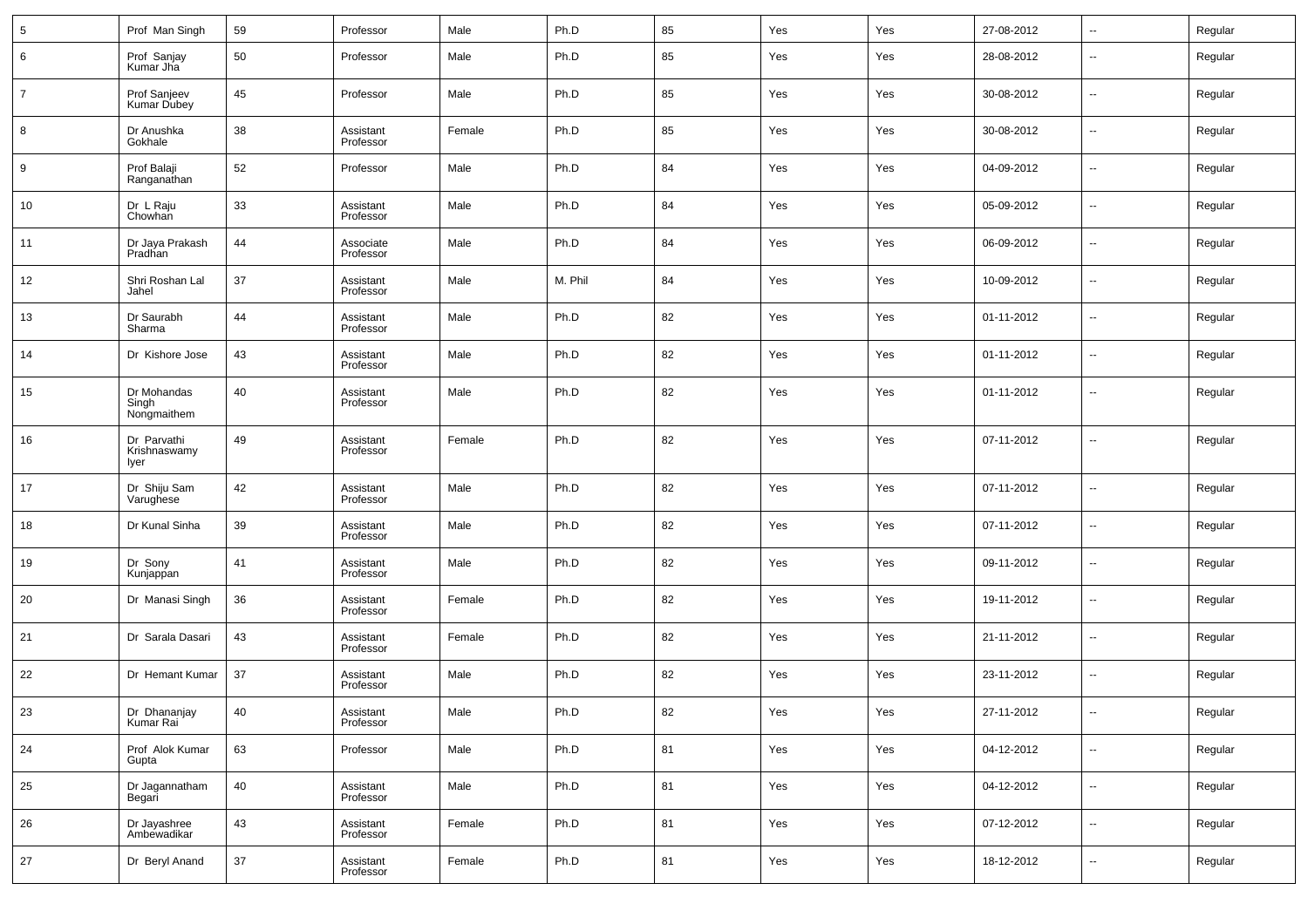| 28 | Shri Smruti Ranjan<br>Dhal            | 35 | Assistant<br>Professor | Male   | <b>NET</b> | 81 | Yes | Yes | 19-12-2012 | $\overline{\phantom{a}}$ | Regular  |
|----|---------------------------------------|----|------------------------|--------|------------|----|-----|-----|------------|--------------------------|----------|
| 29 | Dr Sudarshan<br>Papanna               | 48 | Assistant<br>Professor | Male   | Ph.D       | 81 | Yes | Yes | 24-12-2012 | $\sim$                   | Regular  |
| 30 | Dr Litty Denis                        | 40 | Assistant<br>Professor | Female | Ph.D       | 81 | Yes | Yes | 28-12-2012 | $\sim$                   | Regular  |
| 31 | Dr Ishmeet Kaur<br>Chaudhry           | 41 | Assistant<br>Professor | Female | Ph.D       | 80 | Yes | Yes | 01-01-2013 | $\sim$                   | Regular  |
| 32 | Dr Dhara K Chotai                     | 38 | Assistant<br>Professor | Female | Ph.D       | 80 | Yes | Yes | 01-01-2013 | $\sim$                   | Regular  |
| 33 | Dr Khaikholen<br>Haokip               | 35 | Assistant<br>Professor | Male   | Ph.D       | 80 | Yes | Yes | 01-01-2013 | $\sim$                   | Regular  |
| 34 | Dr Zarana<br>Dilipkumar<br>Maheshwary | 34 | Assistant<br>Professor | Female | Ph.D       | 80 | Yes | Yes | 01-01-2013 | $\sim$                   | Regular  |
| 35 | Dr Kingson Singh<br>Patel             | 35 | Assistant<br>Professor | Female | Ph.D       | 80 | Yes | Yes | 09-01-2013 | u.                       | Regular  |
| 36 | Dr Pramod Kumar<br>Tiwari             | 42 | Assistant<br>Professor | Male   | Ph.D       | 80 | Yes | Yes | 10-01-2013 | u.                       | Regular  |
| 37 | Dr Zakia Firdaus<br>Sulaiman          | 47 | Assistant<br>Professor | Female | Ph.D       | 80 | Yes | Yes | 16-01-2013 | $\overline{\phantom{a}}$ | Regular  |
| 38 | Ms Niveditha<br>Kalarikkal            | 33 | Assistant<br>Professor | Female | Ph.D       | 80 | Yes | Yes | 22-01-2013 | н.                       | Regular  |
| 39 | Dr Gajendra<br>Kumar Meena            | 36 | Assistant<br>Professor | Male   | Ph.D       | 80 | Yes | Yes | 23-01-2013 | $\overline{\phantom{a}}$ | Regular  |
| 40 | Dr Tulika Tripathi                    | 35 | Assistant<br>Professor | Female | Ph.D       | 80 | Yes | Yes | 28-01-2013 | ш.                       | Regular  |
| 41 | Dr Priya Ranjan<br>Kumar              | 40 | Assistant<br>Professor | Male   | Ph.D       | 78 | Yes | Yes | 25-03-2013 | ш.                       | Regular  |
| 42 | Dr Kshamanidhi<br>Adabar              | 44 | Assistant<br>Professor | Male   | Ph.D       | 77 | Yes | Yes | 01-04-2013 | ш.                       | Regular  |
| 43 | Dr Sudeep Basu                        | 44 | Assistant<br>Professor | Male   | Ph.D       | 71 | Yes | Yes | 01-10-2013 | ш.                       | Regular  |
| 44 | Dr Rajesh Singh                       | 40 | Assistant<br>Professor | Male   | Ph.D       | 71 | Yes | Yes | 03-10-2013 | ш.                       | Regular  |
| 45 | Dr Umesh Chand<br>Singh Yadav         | 45 | Associate<br>Professor | Male   | Ph.D       | 71 | Yes | Yes | 28-07-2017 | ш.                       | Regular  |
| 46 | Dr Paulami Sahu                       | 40 | Assistant<br>Professor | Female | Ph.D       | 71 | Yes | Yes | 18-10-2013 |                          | Regular  |
| 47 | Dr Rina Kumari                        | 42 | Assistant<br>Professor | Female | Ph.D       | 71 | Yes | Yes | 25-10-2013 | $\overline{\phantom{a}}$ | Regular  |
| 48 | Dr Rajesh Vasita                      | 39 | Assistant<br>Professor | Male   | Ph.D       | 70 | Yes | Yes | 15-11-2013 | $\overline{\phantom{a}}$ | Regular  |
| 49 | Dr Dheeraj<br>Rathore                 | 43 | Assistant<br>Professor | Male   | Ph.D       | 70 | Yes | Yes | 28-11-2013 | $\overline{\phantom{a}}$ | Regular  |
| 50 | Prof JPN Mishra                       | 63 | Professor              | Male   | Ph.D       | 50 | Yes | Yes | 15-05-2015 | $\overline{\phantom{a}}$ | Visiting |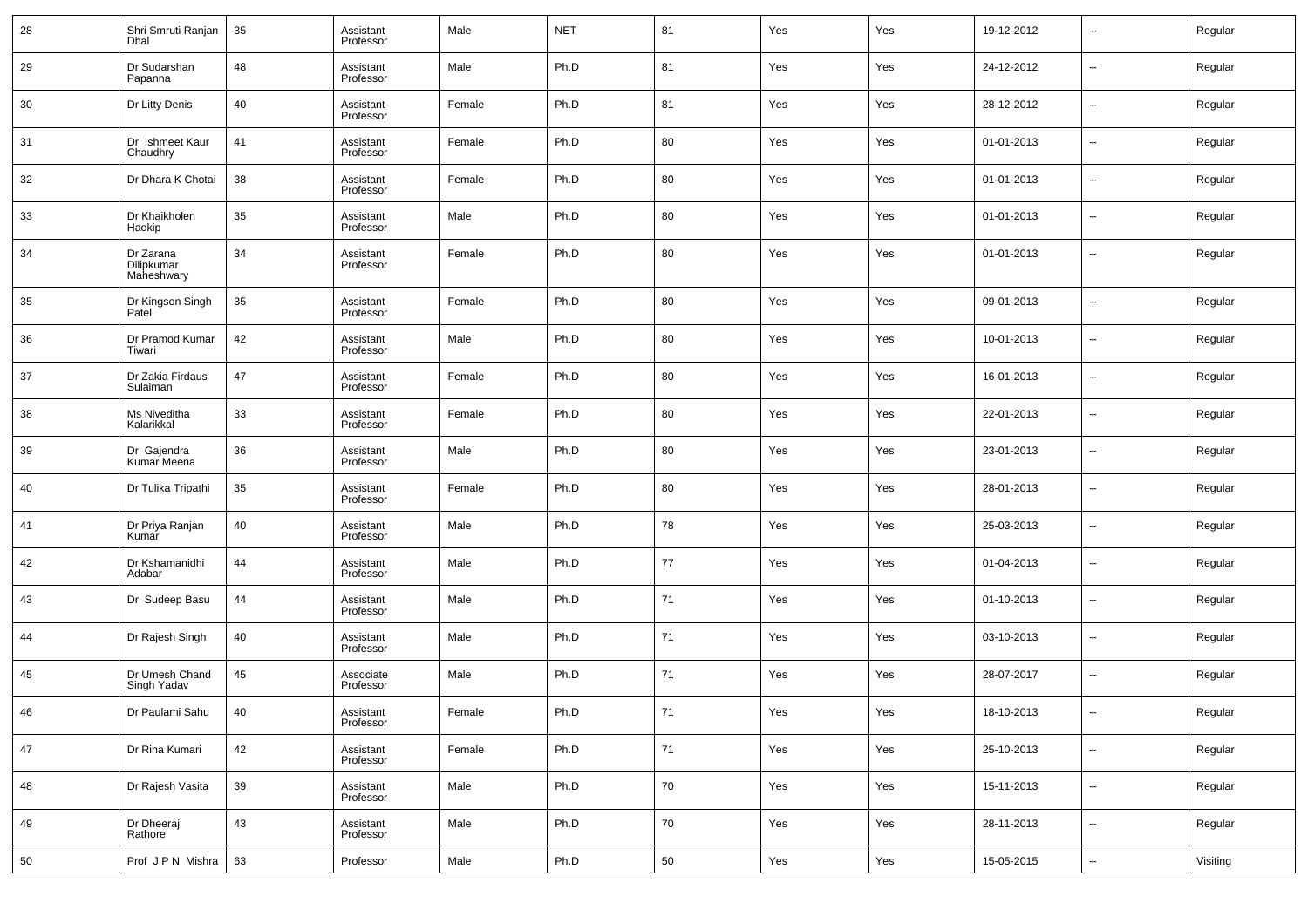| 51 | Dr Sunita Patel                            | 39 | Assistant<br>Professor | Female | Ph.D       | 41     | Yes | Yes | 21-04-2016 | $\overline{\phantom{a}}$ | Regular                |
|----|--------------------------------------------|----|------------------------|--------|------------|--------|-----|-----|------------|--------------------------|------------------------|
| 52 | Ms Anupama A                               | 43 | Assistant<br>Professor | Female | M. Phil    | 108    | Yes | Yes | 29-07-2010 | $\overline{\phantom{a}}$ | Adhoc /<br>Contractual |
| 53 | Dr Dhananjoy<br>Mondal                     | 43 | Assistant<br>Professor | Male   | Ph.D       | 30     | Yes | Yes | 10-01-2017 | $\overline{\phantom{a}}$ | Regular                |
| 54 | Dr Madhumita<br>Biswal                     | 41 | Assistant<br>Professor | Female | Ph.D       | 94     | Yes | Yes | 23-09-2011 | $\overline{\phantom{a}}$ | Adhoc /<br>Contractual |
| 55 | Dr Naresh Kumar                            | 38 | Assistant<br>Professor | Male   | Ph.D       | 30     | Yes | Yes | 10-01-2017 | $\overline{\phantom{a}}$ | Regular                |
| 56 | Dr Siba Sankar<br>Mohanty                  | 42 | Assistant<br>Professor | Male   | Ph.D       | 30     | Yes | Yes | 10-01-2017 | $\overline{\phantom{a}}$ | Regular                |
| 57 | Dr Shailendra<br>Kumar                     | 41 | Assistant<br>Professor | Male   | Ph.D       | 92     | Yes | Yes | 28-09-2011 | $\overline{\phantom{a}}$ | Adhoc /<br>Contractual |
| 58 | Dr Bhawana<br>Pathak                       | 43 | Associate<br>Professor | Female | Ph.D       | 30     | Yes | Yes | 10-01-2017 | $\overline{\phantom{a}}$ | Regular                |
| 59 | Dr Bhakti<br>Krishnakant Gala              | 46 | Assistant<br>Professor | Female | Ph.D       | 30     | Yes | Yes | 10-01-2017 | $\overline{\phantom{a}}$ | Regular                |
| 60 | Dr Swati Joshi                             | 33 | Assistant<br>Professor | Female | Ph.D       | 46     | Yes | Yes | 07-09-2015 | $\overline{\phantom{a}}$ | Adhoc /<br>Contractual |
| 61 | Shri Nishant<br>Kumar                      | 33 | Assistant<br>Professor | Male   | <b>NET</b> | 30     | Yes | Yes | 10-01-2017 | $\overline{\phantom{a}}$ | Regular                |
| 62 | Dr Roja Laxmi<br>Maila                     | 35 | Assistant<br>Professor | Female | Ph.D       | 45     | Yes | Yes | 12-10-2015 | $\overline{\phantom{a}}$ | Adhoc /<br>Contractual |
| 63 | Dr Ranjana Singh                           | 33 | Assistant<br>Professor | Female | Ph.D       | 45     | Yes | Yes | 12-10-2015 | $\overline{\phantom{a}}$ | Adhoc /<br>Contractual |
| 64 | Dr Vijendra Singh                          | 35 | Assistant<br>Professor | Male   | Ph.D       | 45     | Yes | Yes | 14-10-2015 | $\overline{\phantom{a}}$ | Adhoc /<br>Contractual |
| 65 | Prof Sarita<br>Agarwal                     | 58 | Professor              | Female | Ph.D       | 27     | No  | Yes | 19-04-2017 | $\overline{\phantom{a}}$ | Regular                |
| 66 | Dr Dinesh Kumar                            | 40 | Associate<br>Professor | Male   | Ph.D       | 30     | Yes | Yes | 16-01-2017 | $\overline{\phantom{a}}$ | Regular                |
| 67 | Dr R Hiranmai<br>Yadav                     | 41 | Associate<br>Professor | Female | Ph.D       | 30     | Yes | Yes | 19-01-2017 | $\overline{\phantom{a}}$ | Regular                |
| 68 | Dr Atanu Kumar<br>Mohapatra                | 47 | Associate<br>Professor | Male   | Ph.D       | 30     | Yes | Yes | 19-01-2017 | $\overline{\phantom{a}}$ | Regular                |
| 69 | Dr Indrani<br>Banerjee                     | 42 | Associate<br>Professor | Female | Ph.D       | 30     | Yes | Yes | 30-01-2017 | $\overline{\phantom{a}}$ | Regular                |
| 70 | Dr Charu Lata<br>Dube                      | 41 | Assistant<br>Professor | Female | Ph.D       | $30\,$ | Yes | Yes | 10-01-2017 | $\overline{\phantom{a}}$ | Regular                |
| 71 | Dr Lenin V<br>Dandamudi                    | 45 | Assistant<br>Professor | Male   | Ph.D       | $30\,$ | Yes | Yes | 11-01-2017 | $\overline{\phantom{a}}$ | Regular                |
| 72 | Shri Sajaudeen<br>Nijamodeen<br>Chapparban | 30 | Assistant<br>Professor | Male   | M. Phil    | 30     | Yes | Yes | 12-01-2017 | $\sim$                   | Regular                |
| 73 | Dr Eeshwaraiah<br>Begari                   | 42 | Assistant<br>Professor | Male   | Ph.D       | 30     | Yes | Yes | 13-01-2017 | $\sim$                   | Regular                |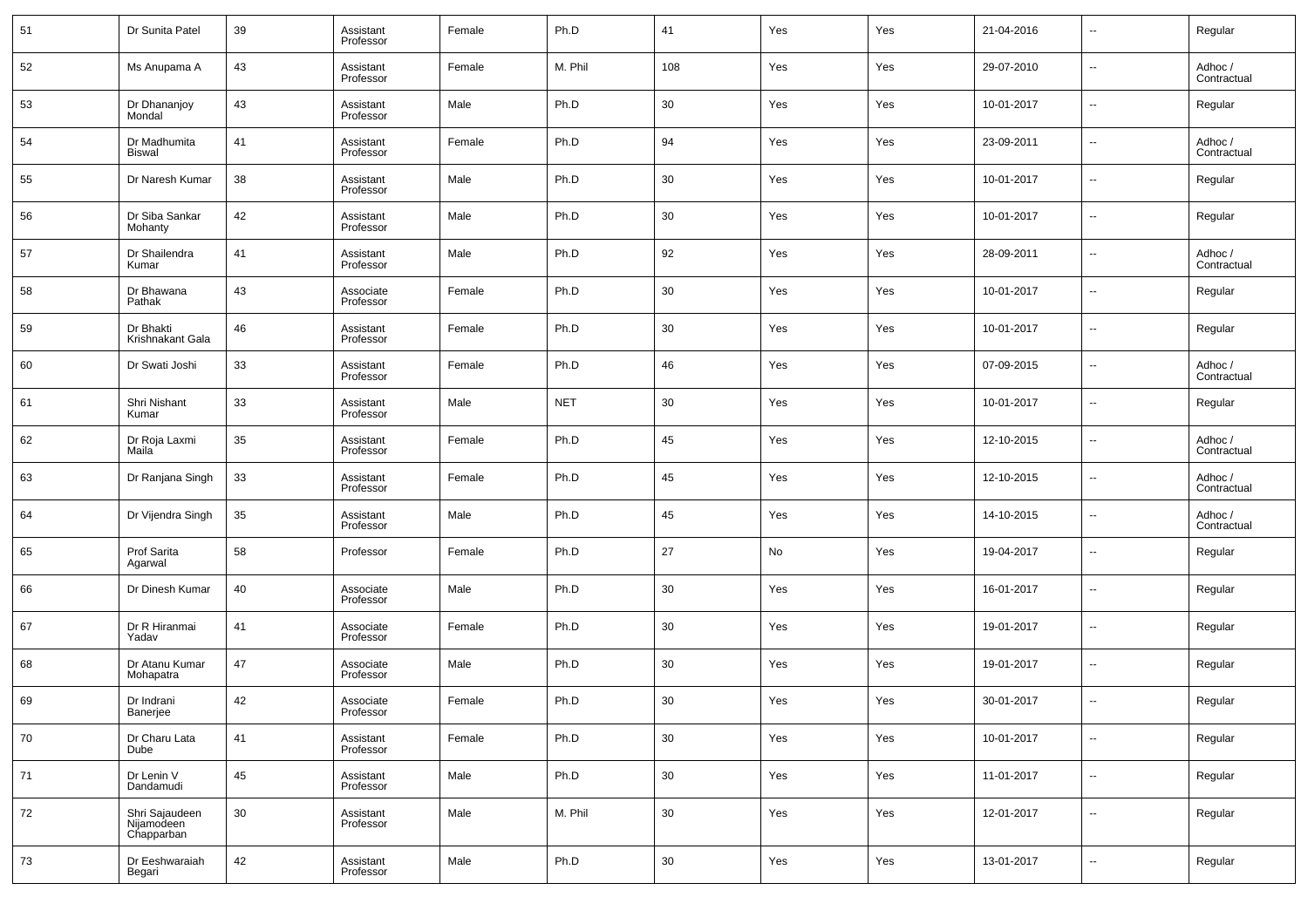| 74 | Dr Minaxi Amrutlal<br>Parmar          | 44 | Assistant<br>Professor | Female | Ph.D    | 30 | Yes | Yes | 16-01-2017 | --                       | Regular |
|----|---------------------------------------|----|------------------------|--------|---------|----|-----|-----|------------|--------------------------|---------|
| 75 | Dr Rajneesh<br>Kumar Gupta            | 41 | Assistant<br>Professor | Male   | Ph.D    | 30 | Yes | Yes | 16-01-2017 | $\overline{\phantom{a}}$ | Regular |
| 76 | Dr Hitesh Kulhari                     | 35 | Assistant<br>Professor | Male   | Ph.D    | 30 | Yes | Yes | 17-01-2017 | --                       | Regular |
| 77 | Dr Gururaja<br>Nagaraj<br>Guddeangadi | 42 | Assistant<br>Professor | Male   | Ph.D    | 30 | Yes | Yes | 19-01-2017 | --                       | Regular |
| 78 | Dr Umesh Kumar                        | 40 | Assistant<br>Professor | Male   | Ph.D    | 30 | Yes | Yes | 19-01-2017 | --                       | Regular |
| 79 | Shri Swami<br>Kundan Kishor           | 31 | Assistant<br>Professor | Male   | M. Phil | 30 | Yes | Yes | 19-01-2017 | $\overline{\phantom{a}}$ | Regular |
| 80 | Dr Rashmi<br><b>Tukaram Kumbar</b>    | 45 | Assistant<br>Professor | Female | Ph.D    | 30 | Yes | Yes | 21-01-2017 | --                       | Regular |
| 81 | Ms Jaspreet Kaur                      | 44 | Assistant<br>Professor | Female | M. Phil | 30 | Yes | Yes | 23-01-2017 | $\overline{\phantom{a}}$ | Regular |
| 82 | Dr Manu Sharma                        | 37 | Assistant<br>Professor | Female | Ph.D    | 30 | Yes | Yes | 23-01-2017 | $\overline{\phantom{a}}$ | Regular |
| 83 | Dr Panchami<br>Prabhakaran            | 39 | Assistant<br>Professor | Female | Ph.D    | 30 | Yes | Yes | 25-01-2017 | $\overline{\phantom{a}}$ | Regular |
| 84 | Shri Prashant<br>Kaushik              | 35 | Assistant<br>Professor | Male   | M. Phil | 28 | Yes | Yes | 07-03-2017 | $\overline{\phantom{a}}$ | Regular |
| 85 | Prof Manish                           | 50 | Professor              | Male   | Ph.D    | 20 | Yes | Yes | 01-11-2017 | ÷.                       | Regular |
| 86 | Prof Hasmuklal<br>Bhailalbhai Patel   | 46 | Professor              | Male   | Ph.D    | 16 | Yes | Yes | 12-03-2018 | --                       | Regular |
| 87 | Dr Seema Rawat                        | 44 | Associate<br>Professor | Female | Ph.D    | 23 | Yes | Yes | 14-08-2017 | --                       | Regular |
| 88 | Dr Arun<br>Vishwanathan               | 37 | Associate<br>Professor | Male   | Ph.D    | 23 | Yes | Yes | 31-08-2017 | --                       | Regular |
| 89 | Dr Jayendrakumar<br>Nathalal Amin     | 45 | Associate<br>Professor | Male   | Ph.D    | 18 | Yes | Yes | 22-01-2018 | --                       | Regular |
| 90 | Dr Gavisiddappa<br>Rudrappa Angadi    | 45 | Associate<br>Professor | Male   | Ph.D    | 18 | No  | Yes | 29-01-2018 | --                       | Regular |
| 91 | Ms Eva Loreng                         | 33 | Assistant<br>Professor | Female | M. Phil | 23 | Yes | Yes | 08-08-2017 | --                       | Regular |
| 92 | Dr Anju<br>Pappachan                  | 40 | Assistant<br>Professor | Female | Ph.D    | 23 | Yes | Yes | 16-08-2017 | --                       | Regular |
| 93 | Shri Thangjan K<br>Singh              | 40 | Assistant<br>Professor | Male   | M.A     | 21 | Yes | Yes | 25-10-2017 | щ.                       | Regular |
| 94 | Dr Vijaya Lakshmi<br>Yanduri          | 43 | Assistant<br>Professor | Female | Ph.D    | 18 | Yes | Yes | 19-01-2018 | щ.                       | Regular |
| 95 | Dr Shankar Lal<br>Bika                | 38 | Assistant<br>Professor | Male   | Ph.D    | 18 | Yes | Yes | 22-01-2018 | щ.                       | Regular |
| 96 | Dr Shamim Aara<br>Hussain             | 42 | Assistant<br>Professor | Female | Ph.D    | 18 | Yes | Yes | 23-01-2018 | щ.                       | Regular |